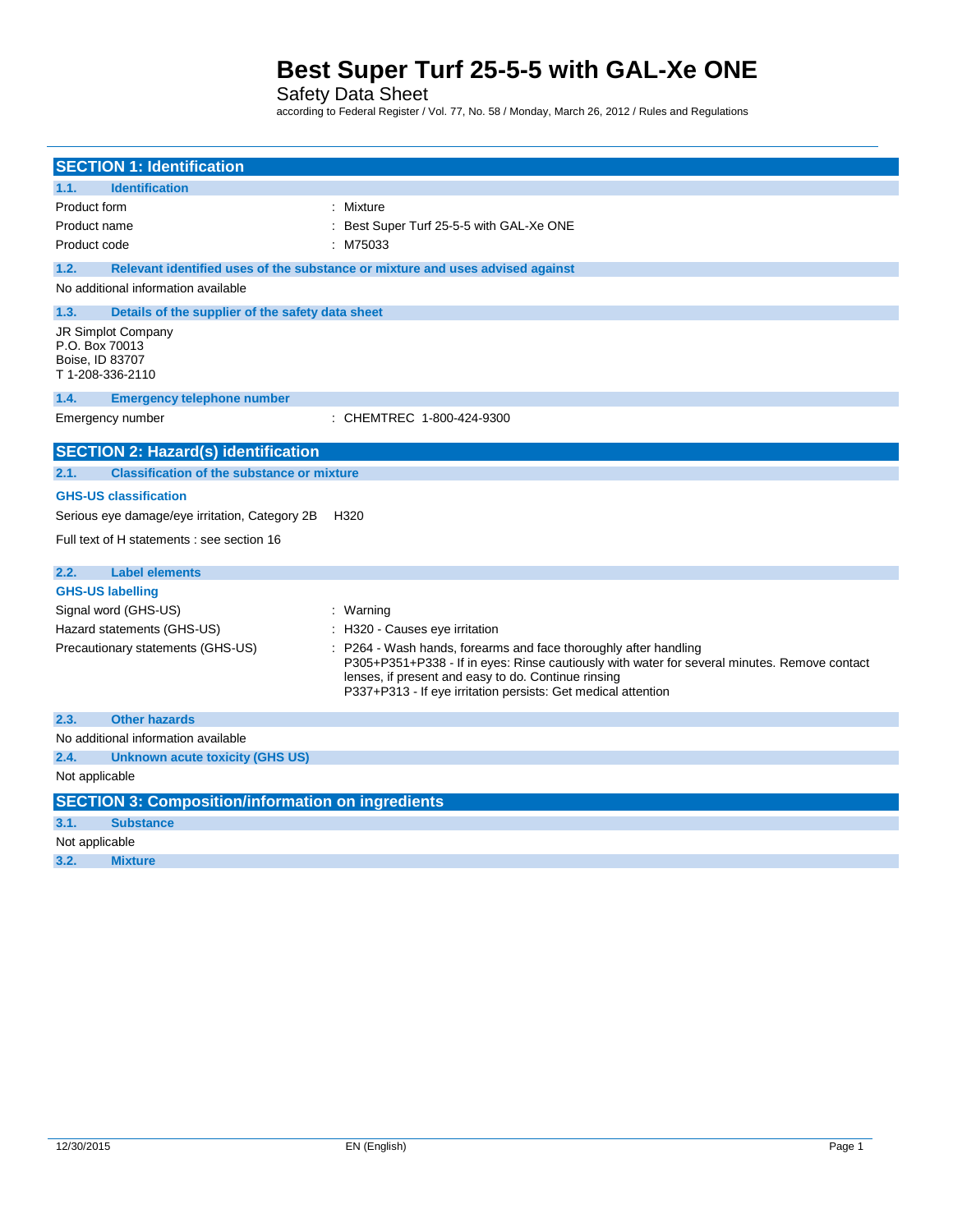### Safety Data Sheet

according to Federal Register / Vol. 77, No. 58 / Monday, March 26, 2012 / Rules and Regulations

| <b>Name</b>                  | <b>Product identifier</b> | % | <b>GHS-US classification</b>           |
|------------------------------|---------------------------|---|----------------------------------------|
| ammonium sulfate (7783-20-2) | (CAS No) 7783-20-2        |   | Not classified                         |
| urea (57-13-6)               | (CAS No) 57-13-6          |   | Eye Irrit. 2B, H320                    |
| Monoammonium Phosphate       | (CAS No) 7722-76-1        |   | Eye Irrit. 2B, H320<br>STOT SE 3, H335 |
| potassium chloride           | (CAS No) 7447-40-7        |   | Not classified                         |
| <b>Polymer Coating</b>       |                           |   | Not classified                         |
| Iron Oxysulfate              |                           |   | Eye Irrit. 2B, H320                    |
| Sand                         |                           |   | STOT SE 3, H335                        |
| Wax                          | (CAS No) 64771-72-8       |   | Not classified                         |
| Manganese Oxysulfate         |                           |   | Eye Irrit. 2B, H320                    |

Full text of H-statements: see section 16

| <b>SECTION 4: First aid measures</b>                                                                    |                                                                                                                                                                      |  |  |  |
|---------------------------------------------------------------------------------------------------------|----------------------------------------------------------------------------------------------------------------------------------------------------------------------|--|--|--|
| <b>Description of first aid measures</b><br>4.1.                                                        |                                                                                                                                                                      |  |  |  |
| First-aid measures general                                                                              | : Never give anything by mouth to an unconscious person. If you feel unwell, seek medical<br>advice (show the label where possible).                                 |  |  |  |
| First-aid measures after inhalation                                                                     | : Allow breathing of fresh air. Allow the victim to rest.                                                                                                            |  |  |  |
| First-aid measures after skin contact                                                                   | : Remove affected clothing and wash all exposed skin area with mild soap and water, followed<br>by warm water rinse.                                                 |  |  |  |
| First-aid measures after eye contact                                                                    | : IF IN EYES: Rinse cautiously with water for several minutes. Remove contact lenses, if present<br>and easy to do. Continue rinsing.                                |  |  |  |
| First-aid measures after ingestion                                                                      | : Rinse mouth. Do NOT induce vomiting. Obtain emergency medical attention.                                                                                           |  |  |  |
| 4.2.<br>Most important symptoms and effects, both acute and delayed                                     |                                                                                                                                                                      |  |  |  |
| Symptoms/injuries after eye contact                                                                     | : Causes eye irritation.                                                                                                                                             |  |  |  |
| 4.3.<br>Indication of any immediate medical attention and special treatment needed                      |                                                                                                                                                                      |  |  |  |
| No additional information available                                                                     |                                                                                                                                                                      |  |  |  |
| <b>SECTION 5: Firefighting measures</b>                                                                 |                                                                                                                                                                      |  |  |  |
| 5.1.<br><b>Extinguishing media</b>                                                                      |                                                                                                                                                                      |  |  |  |
| Suitable extinguishing media                                                                            | : Foam. Dry powder. Carbon dioxide. Water spray. Sand.                                                                                                               |  |  |  |
| Unsuitable extinguishing media<br>: Do not use a heavy water stream.                                    |                                                                                                                                                                      |  |  |  |
| 5.2.<br>Special hazards arising from the substance or mixture                                           |                                                                                                                                                                      |  |  |  |
| No additional information available                                                                     |                                                                                                                                                                      |  |  |  |
| 5.3.<br><b>Advice for firefighters</b>                                                                  |                                                                                                                                                                      |  |  |  |
| Firefighting instructions                                                                               | : Use water spray or fog for cooling exposed containers. Exercise caution when fighting any<br>chemical fire. Prevent fire-fighting water from entering environment. |  |  |  |
| Protection during firefighting                                                                          | : Do not enter fire area without proper protective equipment, including respiratory protection.                                                                      |  |  |  |
| <b>SECTION 6: Accidental release measures</b>                                                           |                                                                                                                                                                      |  |  |  |
| Personal precautions, protective equipment and emergency procedures<br>6.1.                             |                                                                                                                                                                      |  |  |  |
| 6.1.1.<br>For non-emergency personnel                                                                   |                                                                                                                                                                      |  |  |  |
| <b>Emergency procedures</b>                                                                             | : Evacuate unnecessary personnel.                                                                                                                                    |  |  |  |
| 6.1.2.<br>For emergency responders                                                                      |                                                                                                                                                                      |  |  |  |
| Protective equipment                                                                                    | : Equip cleanup crew with proper protection.                                                                                                                         |  |  |  |
| <b>Emergency procedures</b>                                                                             | : Ventilate area.                                                                                                                                                    |  |  |  |
| 6.2.<br><b>Environmental precautions</b>                                                                |                                                                                                                                                                      |  |  |  |
| Prevent entry to sewers and public waters. Notify authorities if liquid enters sewers or public waters. |                                                                                                                                                                      |  |  |  |
| 6.3.<br>Methods and material for containment and cleaning up                                            |                                                                                                                                                                      |  |  |  |
| Methods for cleaning up                                                                                 | : On land, sweep or shovel into suitable containers. Minimize generation of dust. Store away<br>from other materials.                                                |  |  |  |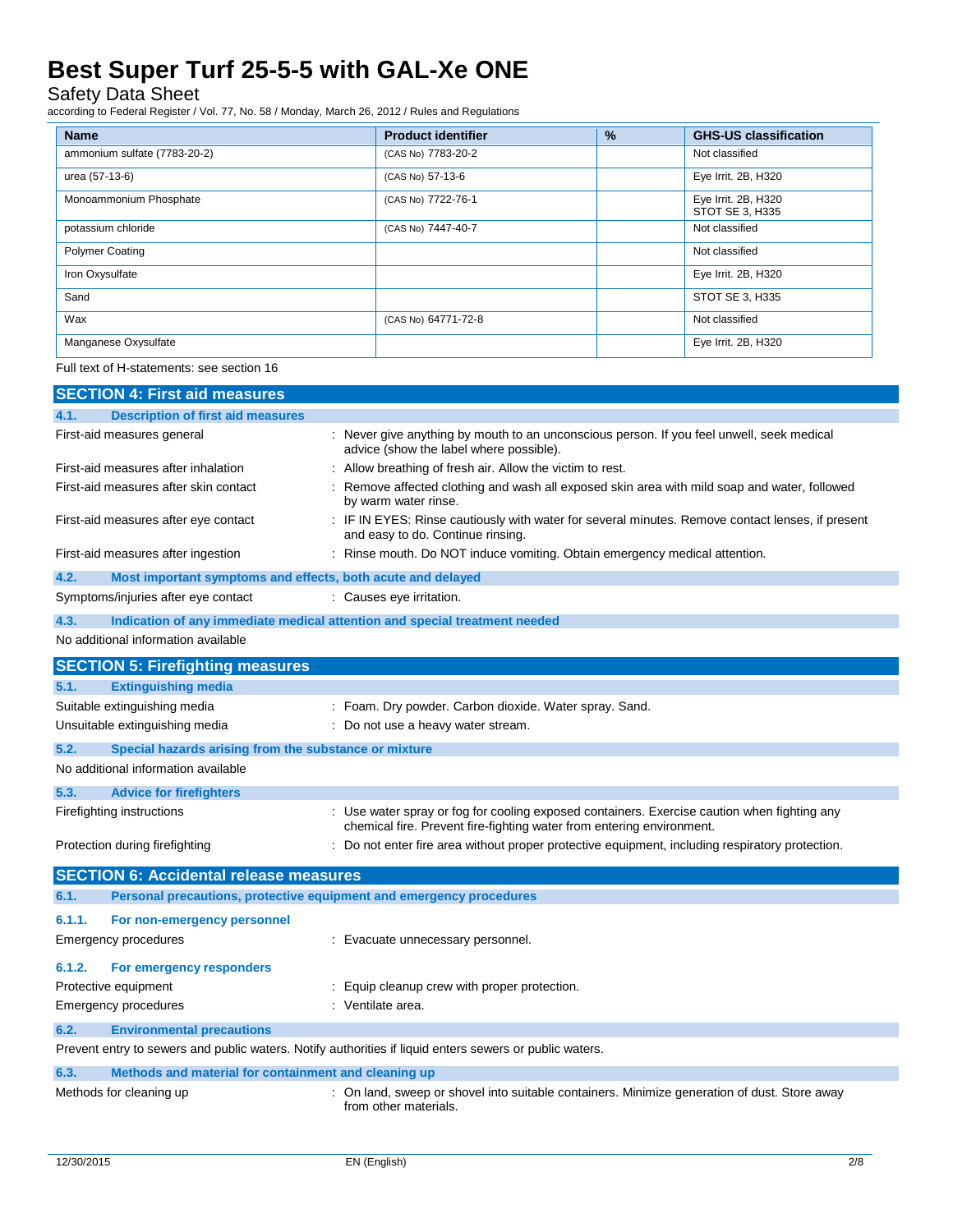Safety Data Sheet

according to Federal Register / Vol. 77, No. 58 / Monday, March 26, 2012 / Rules and Regulations

| 6.4.<br><b>Reference to other sections</b>                           |                                                                                                                                                                                                        |  |  |  |  |  |  |
|----------------------------------------------------------------------|--------------------------------------------------------------------------------------------------------------------------------------------------------------------------------------------------------|--|--|--|--|--|--|
| See Heading 8. Exposure controls and personal protection.            |                                                                                                                                                                                                        |  |  |  |  |  |  |
| <b>SECTION 7: Handling and storage</b>                               |                                                                                                                                                                                                        |  |  |  |  |  |  |
| <b>Precautions for safe handling</b><br>7.1.                         |                                                                                                                                                                                                        |  |  |  |  |  |  |
| Precautions for safe handling                                        | : Wash hands and other exposed areas with mild soap and water before eating, drinking or<br>smoking and when leaving work. Provide good ventilation in process area to prevent formation<br>of vapour. |  |  |  |  |  |  |
| Conditions for safe storage, including any incompatibilities<br>7.2. |                                                                                                                                                                                                        |  |  |  |  |  |  |
| Storage conditions                                                   | : Keep only in the original container in a cool, well ventilated place away from : Keep container<br>closed when not in use.                                                                           |  |  |  |  |  |  |
| Incompatible products                                                | Strong bases. Strong acids.                                                                                                                                                                            |  |  |  |  |  |  |
| Incompatible materials                                               | Sources of ignition. Direct sunlight.                                                                                                                                                                  |  |  |  |  |  |  |
| <b>SECTION 8: Exposure controls/personal protection</b>              |                                                                                                                                                                                                        |  |  |  |  |  |  |
| 8.1.<br><b>Control parameters</b>                                    |                                                                                                                                                                                                        |  |  |  |  |  |  |
| Monoammonium Phosphate (7722-76-1)                                   |                                                                                                                                                                                                        |  |  |  |  |  |  |
| Not applicable                                                       |                                                                                                                                                                                                        |  |  |  |  |  |  |
| potassium chloride (7447-40-7)                                       |                                                                                                                                                                                                        |  |  |  |  |  |  |
| Not applicable                                                       |                                                                                                                                                                                                        |  |  |  |  |  |  |
| <b>Iron Oxysulfate</b>                                               |                                                                                                                                                                                                        |  |  |  |  |  |  |
| Not applicable                                                       |                                                                                                                                                                                                        |  |  |  |  |  |  |
| <b>Manganese Oxysulfate</b>                                          |                                                                                                                                                                                                        |  |  |  |  |  |  |
| Not applicable                                                       |                                                                                                                                                                                                        |  |  |  |  |  |  |
| Sand                                                                 |                                                                                                                                                                                                        |  |  |  |  |  |  |
| Not applicable                                                       |                                                                                                                                                                                                        |  |  |  |  |  |  |
| <b>Polymer Coating</b>                                               |                                                                                                                                                                                                        |  |  |  |  |  |  |
| Not applicable                                                       |                                                                                                                                                                                                        |  |  |  |  |  |  |
| Wax (64771-72-8)                                                     |                                                                                                                                                                                                        |  |  |  |  |  |  |
| Not applicable                                                       |                                                                                                                                                                                                        |  |  |  |  |  |  |
| ammonium sulfate (7783-20-2) (7783-20-2)                             |                                                                                                                                                                                                        |  |  |  |  |  |  |
| Not applicable                                                       |                                                                                                                                                                                                        |  |  |  |  |  |  |
| urea (57-13-6) (57-13-6)                                             |                                                                                                                                                                                                        |  |  |  |  |  |  |
| Not applicable                                                       |                                                                                                                                                                                                        |  |  |  |  |  |  |
|                                                                      |                                                                                                                                                                                                        |  |  |  |  |  |  |

| 8.2.<br><b>Exposure controls</b>                   |                                          |  |
|----------------------------------------------------|------------------------------------------|--|
| Personal protective equipment                      | : Avoid all unnecessary exposure.        |  |
| Hand protection                                    | : Wear protective gloves.                |  |
| Eye protection                                     | : Chemical goggles or safety glasses.    |  |
| Respiratory protection                             | : Wear appropriate mask.                 |  |
| Other information                                  | : Do not eat, drink or smoke during use. |  |
| <b>SECTION 9: Physical and chemical properties</b> |                                          |  |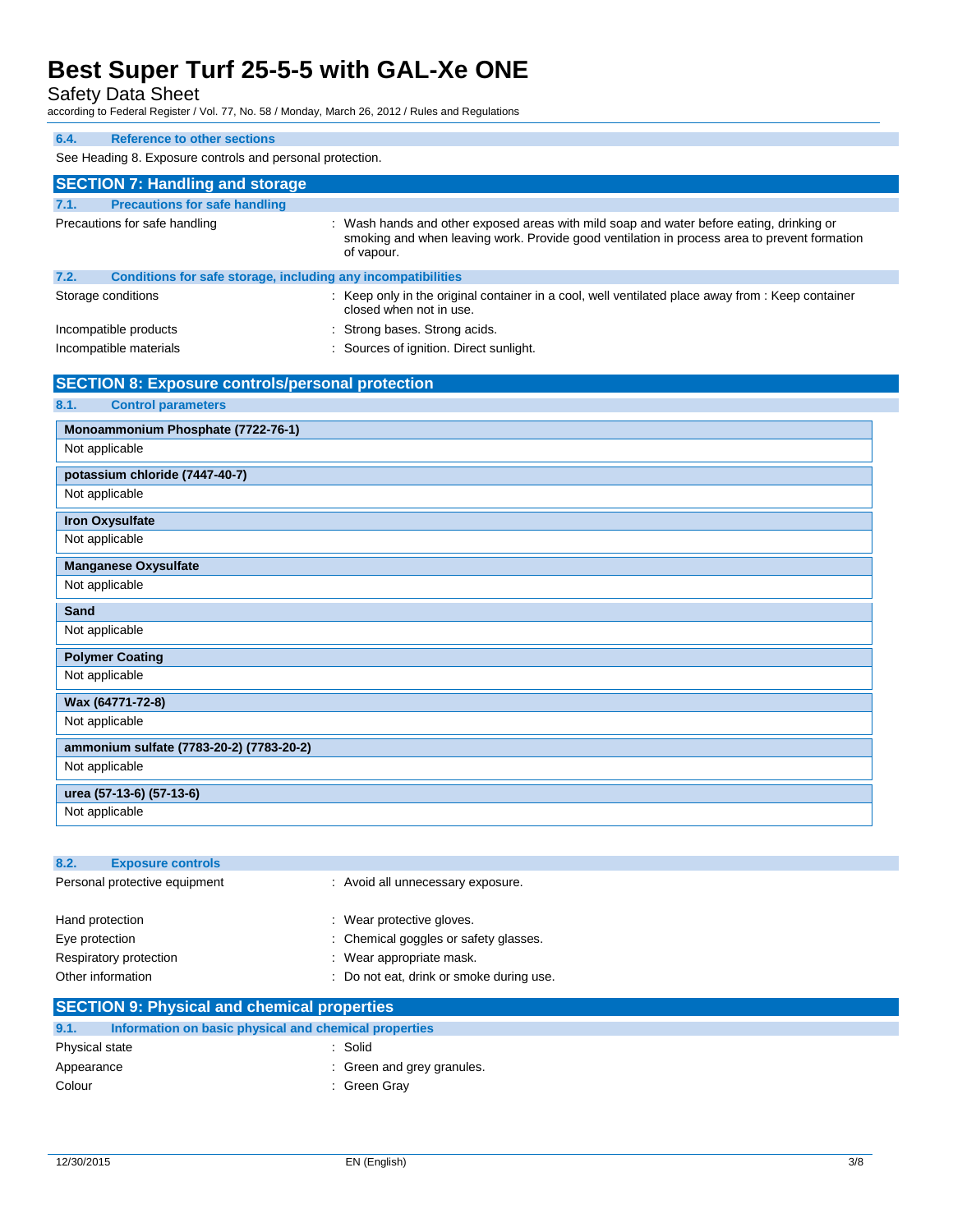Safety Data Sheet

according to Federal Register / Vol. 77, No. 58 / Monday, March 26, 2012 / Rules and Regulations

| Odour                                      | : There may be no odour warning properties, odour is subjective and inadequate to warn of<br>overexposure.<br>Mixture contains one or more component(s) which have the following odour(s):<br>Odourless In moist air: Ammonia odour                                         |
|--------------------------------------------|-----------------------------------------------------------------------------------------------------------------------------------------------------------------------------------------------------------------------------------------------------------------------------|
| Odour threshold                            | : No data available                                                                                                                                                                                                                                                         |
| рH                                         | No data available                                                                                                                                                                                                                                                           |
| Melting point                              | : No data available                                                                                                                                                                                                                                                         |
| Freezing point                             | No data available                                                                                                                                                                                                                                                           |
| Boiling point                              | : No data available                                                                                                                                                                                                                                                         |
| Flash point                                | : No data available                                                                                                                                                                                                                                                         |
| Relative evaporation rate (butylacetate=1) | : No data available                                                                                                                                                                                                                                                         |
| Flammability (solid, gas)                  | : No data available                                                                                                                                                                                                                                                         |
| <b>Explosive limits</b>                    | : No data available                                                                                                                                                                                                                                                         |
| Explosive properties                       | : No data available                                                                                                                                                                                                                                                         |
| Oxidising properties                       | No data available                                                                                                                                                                                                                                                           |
| Vapour pressure                            | : No data available                                                                                                                                                                                                                                                         |
| Relative density                           | No data available                                                                                                                                                                                                                                                           |
| Relative vapour density at 20 °C           | No data available                                                                                                                                                                                                                                                           |
| Solubility                                 | Soluble and slowly soluble. Polymer coating insoluble.<br>Water: Solubility in water of component(s) of the mixture :<br>• Monoammonium Phosphate: 38 g/100ml • potassium chloride: 34 g/100ml • urea (57-13-<br>6): 100 g/100ml • ammonium sulfate (7783-20-2): 77 g/100ml |
| Log Pow                                    | No data available                                                                                                                                                                                                                                                           |
| Auto-ignition temperature                  | : No data available                                                                                                                                                                                                                                                         |
| Decomposition temperature                  | No data available                                                                                                                                                                                                                                                           |
| Viscosity                                  | No data available                                                                                                                                                                                                                                                           |
| Viscosity, kinematic                       | No data available                                                                                                                                                                                                                                                           |
| Viscosity, dynamic                         | : No data available                                                                                                                                                                                                                                                         |
|                                            |                                                                                                                                                                                                                                                                             |

### **9.2. Other information**

No additional information available

|                  | <b>SECTION 10: Stability and reactivity</b>                                                               |
|------------------|-----------------------------------------------------------------------------------------------------------|
| 10.1.            | <b>Reactivity</b>                                                                                         |
|                  | No additional information available                                                                       |
| 10.2.            | <b>Chemical stability</b>                                                                                 |
| Stable.          |                                                                                                           |
| 10.3.            | <b>Possibility of hazardous reactions</b>                                                                 |
| Not established. |                                                                                                           |
| 10.4.            | <b>Conditions to avoid</b>                                                                                |
|                  | Extremely high temperatures. Direct sunlight.                                                             |
| 10.5.            | <b>Incompatible materials</b>                                                                             |
|                  | Oxidizing agent. Prolonged contact may cause oxidation of unprotected metals. Strong acids. Strong bases. |
| ADC              | Herevelette desemperation producto                                                                        |

**10.6. Hazardous decomposition products**

The product may reach melting point and decompose to release NH3, SOx, POx, or CN. fume. Carbon monoxide. Carbon dioxide.

|  |  | <b>SECTION 11: Toxicological information</b> |  |  |  |  |  |  |  |  |  |  |
|--|--|----------------------------------------------|--|--|--|--|--|--|--|--|--|--|
|  |  |                                              |  |  |  |  |  |  |  |  |  |  |
|  |  |                                              |  |  |  |  |  |  |  |  |  |  |

### **11.1. Information on toxicological effects**

Acute toxicity **in the case of the contract of the case of the contract of the contract of the contract of the contract of the contract of the contract of the contract of the contract of the contract of the contract of the** 

| Monoammonium Phosphate (7722-76-1) |                       |  |  |  |  |  |
|------------------------------------|-----------------------|--|--|--|--|--|
| LD50 oral rat                      | 5750 mg/kg (Rat)      |  |  |  |  |  |
| LD50 dermal rat                    | > mg/kg               |  |  |  |  |  |
| 'LD50 dermal rabbit                | > 7940 mg/kg (Rabbit) |  |  |  |  |  |
|                                    |                       |  |  |  |  |  |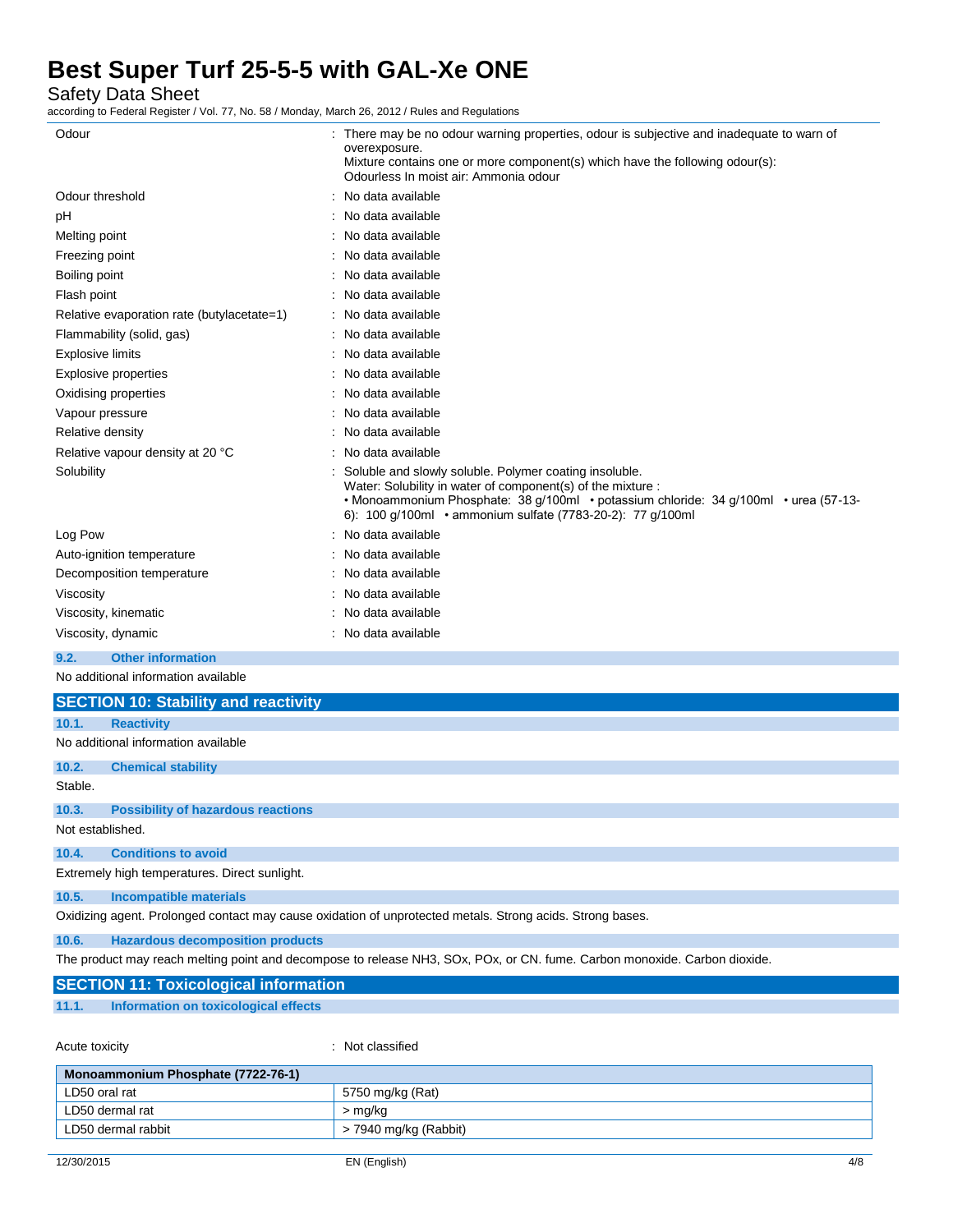Safety Data Sheet

according to Federal Register / Vol. 77, No. 58 / Monday, March 26, 2012 / Rules and Regulations

| Monoammonium Phosphate (7722-76-1)                        |                                                                                                                       |
|-----------------------------------------------------------|-----------------------------------------------------------------------------------------------------------------------|
| ATE US (oral)                                             | 5750.000 mg/kg bodyweight                                                                                             |
| potassium chloride (7447-40-7)                            |                                                                                                                       |
| LD50 oral rat                                             | 2600 mg/kg (Rat)                                                                                                      |
| ATE US (oral)                                             | 2600.000 mg/kg bodyweight                                                                                             |
| <b>Manganese Oxysulfate</b>                               |                                                                                                                       |
| LD50 oral rat                                             | 2150 mg/kg                                                                                                            |
| ATE US (oral)                                             | 2150.000 mg/kg bodyweight                                                                                             |
|                                                           |                                                                                                                       |
| ammonium sulfate (7783-20-2) (7783-20-2)<br>LD50 oral rat |                                                                                                                       |
| LD50 dermal rat                                           | 2840 mg/kg (Rat)<br>> 2000 mg/kg                                                                                      |
| ATE US (oral)                                             | 2840.000 mg/kg bodyweight                                                                                             |
|                                                           |                                                                                                                       |
| urea (57-13-6) (57-13-6)                                  |                                                                                                                       |
| LD50 oral rat                                             | 8471 mg/kg (Rat; OECD 401: Acute Oral Toxicity; Literature study; 14300 mg/kg bodyweight;<br>Rat; Experimental value) |
| LD50 dermal rat                                           | > 3200 mg/kg (Rat; Literature study)                                                                                  |
| LD50 dermal rabbit                                        | > 21000 mg/kg (Rabbit; Literature study)                                                                              |
| ATE US (oral)                                             | 8471.000 mg/kg bodyweight                                                                                             |
| Skin corrosion/irritation                                 | Not classified                                                                                                        |
| Serious eye damage/irritation                             | Causes eye irritation.                                                                                                |
| Respiratory or skin sensitisation                         | Not classified                                                                                                        |
| Germ cell mutagenicity                                    | Not classified                                                                                                        |
|                                                           | Based on available data, the classification criteria are not met                                                      |
| Carcinogenicity                                           | Not classified                                                                                                        |
|                                                           |                                                                                                                       |
| Reproductive toxicity                                     | Not classified                                                                                                        |
|                                                           | Based on available data, the classification criteria are not met                                                      |
| Specific target organ toxicity (single exposure)          | : Not classified                                                                                                      |
|                                                           |                                                                                                                       |
| Specific target organ toxicity (repeated                  | : Not classified                                                                                                      |
| exposure)                                                 |                                                                                                                       |
| Aspiration hazard                                         | Not classified                                                                                                        |
| Potential adverse human health effects and                | : Based on available data, the classification criteria are not met.                                                   |
| symptoms<br>Symptoms/injuries after eye contact           | : Causes eye irritation.                                                                                              |
|                                                           |                                                                                                                       |

## **SECTION 12: Ecological information 12.1. Toxicity**

| Monoammonium Phosphate (7722-76-1) |                                                      |  |  |  |  |  |
|------------------------------------|------------------------------------------------------|--|--|--|--|--|
| LC50 fish 1                        | 155 ppm (96 h; Pimephales promelas)                  |  |  |  |  |  |
| potassium chloride (7447-40-7)     |                                                      |  |  |  |  |  |
| LC50 fish 1                        | 920 mg/l (96 h; Gambusia affinis; Static system)     |  |  |  |  |  |
| EC50 Daphnia 1                     | 630 mg/l (48 h; Ceriodaphnia dubia)                  |  |  |  |  |  |
| $LC50$ fish $2$                    | 2010 mg/l (96 h; Lepomis macrochirus; Static system) |  |  |  |  |  |
| EC50 Daphnia 2                     | 660 mg/l (48 h; Daphnia magna)                       |  |  |  |  |  |
| Threshold limit algae 1            | 850 mg/l (72 h; Scenedesmus subspicatus)             |  |  |  |  |  |
| Threshold limit algae 2            | > 100 mg/l (72 h; Scenedesmus subspicatus; GLP)      |  |  |  |  |  |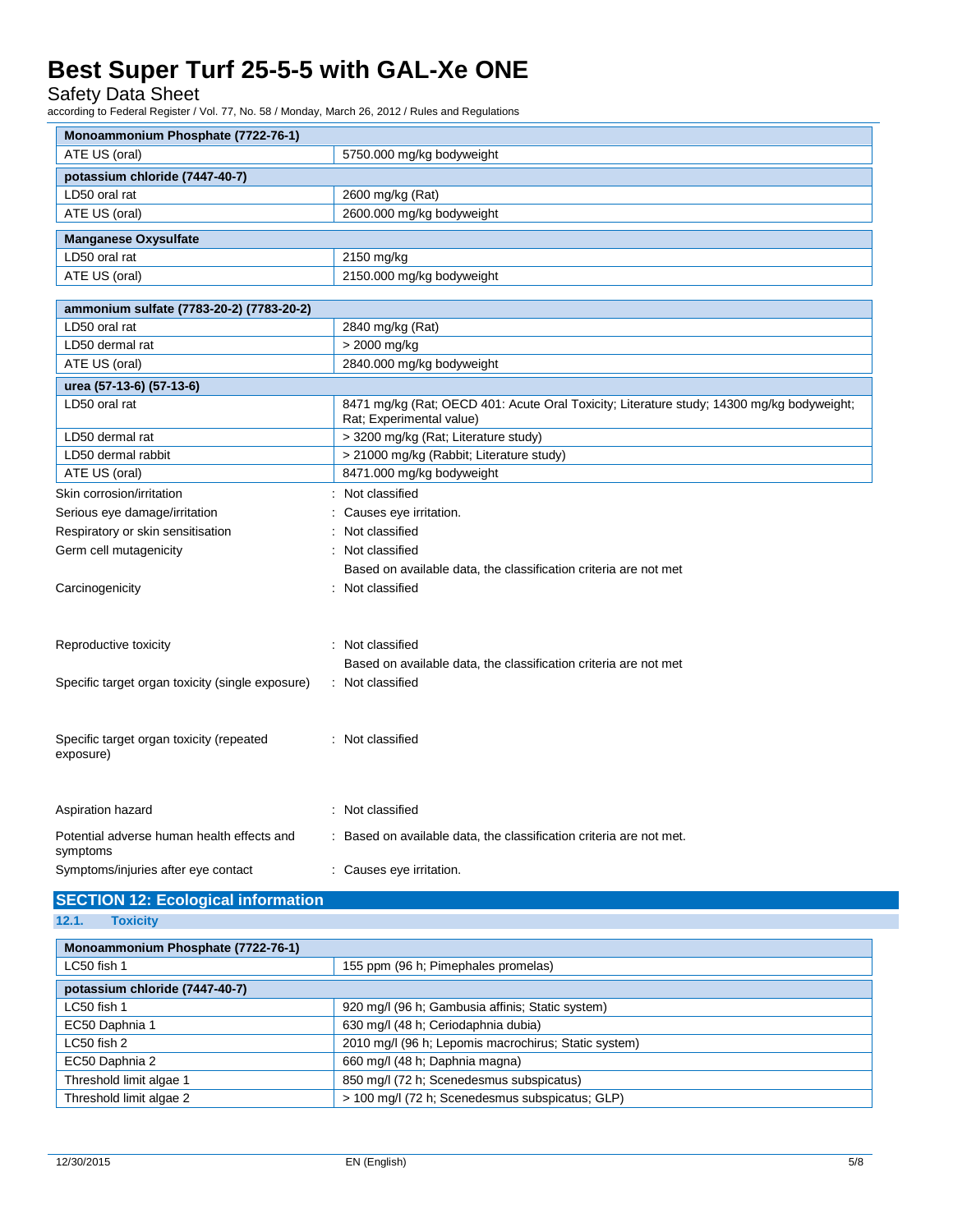Safety Data Sheet

according to Federal Register / Vol. 77, No. 58 / Monday, March 26, 2012 / Rules and Regulations

| ammonium sulfate (7783-20-2) (7783-20-2)<br>LC50 fish 1 | 126 mg/l (96 h; Poecilia reticulata)                                       |  |  |
|---------------------------------------------------------|----------------------------------------------------------------------------|--|--|
| EC50 Daphnia 1                                          |                                                                            |  |  |
| LC50 fish 2                                             | 202 mg/l (96 h; Daphnia magna)<br>250 - 480 mg/l (96 h; Brachydanio rerio) |  |  |
| EC50 Daphnia 2                                          | 433 mg/l (50 h; Daphnia magna)                                             |  |  |
| TLM fish 1                                              | 1290 ppm (96 h; Gambusia affinis)                                          |  |  |
|                                                         |                                                                            |  |  |
| urea (57-13-6) (57-13-6)                                |                                                                            |  |  |
| LC50 fish 1                                             | > 6810 mg/l (96 h; Leuciscus idus; Nominal concentration)                  |  |  |
| EC50 Daphnia 1                                          | > 10000 mg/l (48 h; Daphnia magna; Nominal concentration)                  |  |  |
| LC50 fish 2                                             | 17500 mg/l (96 h; Poecilia reticulata)                                     |  |  |
| EC50 Daphnia 2                                          | > 10000 mg/l (24 h; Daphnia magna)                                         |  |  |
| TLM fish 1                                              | 17500 ppm (96 h; Poecilia reticulata)                                      |  |  |
| Threshold limit other aquatic organisms 1               | 120000 mg/l (16 h; Bacteria; Toxicity test)                                |  |  |
| Threshold limit other aquatic organisms 2               | > 10000 mg/l (Pseudomonas putida)                                          |  |  |
| Threshold limit algae 1                                 | > 10000 mg/l (168 h; Scenedesmus quadricauda; Growth rate)                 |  |  |
| Threshold limit algae 2                                 | 47 mg/l (192 h; Microcystis aeruginosa; Growth rate)                       |  |  |
| 12.2.<br><b>Persistence and degradability</b>           |                                                                            |  |  |
| Best Super Turf 25-5-5 with GAL-Xe ONE                  |                                                                            |  |  |
| Persistence and degradability                           | Not established.                                                           |  |  |
| Monoammonium Phosphate (7722-76-1)                      |                                                                            |  |  |
| Persistence and degradability                           | Biodegradability in water: no data available. Not established.             |  |  |
| potassium chloride (7447-40-7)                          |                                                                            |  |  |
| Persistence and degradability                           | Biodegradability: not applicable. Not established.                         |  |  |
| Biochemical oxygen demand (BOD)                         | Not applicable                                                             |  |  |
| Chemical oxygen demand (COD)                            |                                                                            |  |  |
|                                                         | Not applicable                                                             |  |  |
| ThOD                                                    | Not applicable                                                             |  |  |
| BOD (% of ThOD)                                         | Not applicable                                                             |  |  |
| <b>Iron Oxysulfate</b>                                  |                                                                            |  |  |
| Persistence and degradability                           | Not established.                                                           |  |  |
| Sand                                                    |                                                                            |  |  |
| Persistence and degradability                           | Not established.                                                           |  |  |
| Wax (64771-72-8)                                        |                                                                            |  |  |
| Persistence and degradability                           | Not established.                                                           |  |  |
| ammonium sulfate (7783-20-2) (7783-20-2)                |                                                                            |  |  |
| Persistence and degradability                           | Biodegradability in water: no data available. Not established.             |  |  |
|                                                         |                                                                            |  |  |
| urea (57-13-6) (57-13-6)                                |                                                                            |  |  |
| Persistence and degradability                           | Inherently biodegradable. Hydrolysis in water. Not established.            |  |  |
| ThOD                                                    | 0.27 g $O_2$ /g substance                                                  |  |  |
| 12.3.<br><b>Bioaccumulative potential</b>               |                                                                            |  |  |
| Best Super Turf 25-5-5 with GAL-Xe ONE                  |                                                                            |  |  |
| Bioaccumulative potential                               | Not established.                                                           |  |  |
| Monoammonium Phosphate (7722-76-1)                      |                                                                            |  |  |
| Bioaccumulative potential                               | Not bioaccumulative. Not established.                                      |  |  |
| potassium chloride (7447-40-7)                          |                                                                            |  |  |

| Divaccurrigative potential     | inul biuaccumulative. Inul established.           |     |  |
|--------------------------------|---------------------------------------------------|-----|--|
| potassium chloride (7447-40-7) |                                                   |     |  |
| Log Pow                        | -0.46 (Estimated value)                           |     |  |
| Bioaccumulative potential      | Bioaccumulation: not applicable. Not established. |     |  |
| <b>Iron Oxysulfate</b>         |                                                   |     |  |
| Bioaccumulative potential      | Not established.                                  |     |  |
| Sand                           |                                                   |     |  |
| Bioaccumulative potential      | Not established.                                  |     |  |
| 12/30/2015                     | EN (English)                                      | 6/8 |  |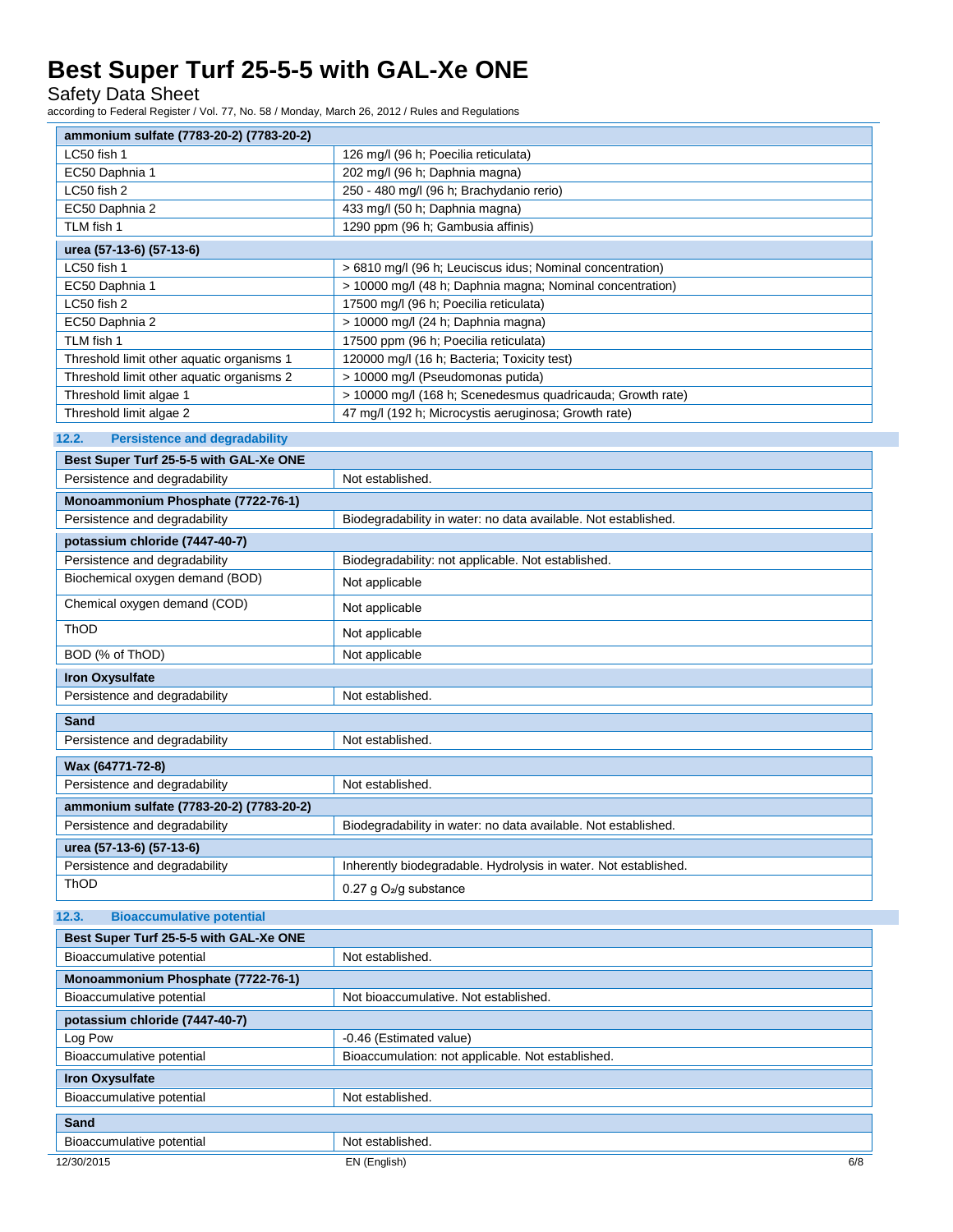Safety Data Sheet

according to Federal Register / Vol. 77, No. 58 / Monday, March 26, 2012 / Rules and Regulations

| Wax (64771-72-8)                              |                                                                    |  |  |
|-----------------------------------------------|--------------------------------------------------------------------|--|--|
| Bioaccumulative potential<br>Not established. |                                                                    |  |  |
| ammonium sulfate (7783-20-2) (7783-20-2)      |                                                                    |  |  |
| Log Pow                                       | $-5.1$                                                             |  |  |
| Bioaccumulative potential                     | Bioaccumulation: not applicable. Not established.                  |  |  |
| urea (57-13-6) (57-13-6)                      |                                                                    |  |  |
| BCF fish 1                                    | 1 (72 h; Brachydanio rerio; Fresh water)                           |  |  |
| BCF other aquatic organisms 1                 | 11700 (Chlorella sp.)                                              |  |  |
| Log Pow                                       | < -1.73 (Experimental value; EU Method A.8: Partition Coefficient) |  |  |
| Bioaccumulative potential                     | Bioaccumulation: not applicable. Not established.                  |  |  |
| 12.4.<br><b>Mobility in soil</b>              |                                                                    |  |  |

No additional information available

| 12.5.                                      | Other adverse effects          |                                                                           |  |  |
|--------------------------------------------|--------------------------------|---------------------------------------------------------------------------|--|--|
|                                            | Effect on the global warming   | No known ecological damage caused by this product.                        |  |  |
| Other information                          |                                | : Avoid release to the environment.                                       |  |  |
| <b>SECTION 13: Disposal considerations</b> |                                |                                                                           |  |  |
| 13.1.                                      | <b>Waste treatment methods</b> |                                                                           |  |  |
|                                            | Waste disposal recommendations | : Dispose in a safe manner in accordance with local/national regulations. |  |  |

Ecology - waste materials **Ecology** - waste materials **interval** : Avoid release to the environment.

## **SECTION 14: Transport information**

### **Department of Transportation (DOT)**

In accordance with DOT Not regulated for transport

**TDG**

No additional information available

### **Transport by sea**

No additional information available

### **Air transport**

No additional information available

### **SECTION 15: Regulatory information**

#### **15.1. US Federal regulations**

### **Best Super Turf 25-5-5 with GAL-Xe ONE**

Not listed on the United States TSCA (Toxic Substances Control Act) inventory

All components of this product are listed, or excluded from listing, on the United States Environmental Protection Agency Toxic Substances Control Act (TSCA) inventory except for:

| Iron Oxysulfate        | CAS No | % |
|------------------------|--------|---|
| Manganese Oxysulfate   | CAS No | % |
| Sand                   | CAS No | % |
| <b>Polymer Coating</b> | CAS No | % |

This product or mixture does not contain a toxic chemical or chemicals in excess of the applicable de minimis concentration as specified in 40 CFR §372.38(a) subject to the reporting requirements of section 313 of Title III of the Superfund Amendments and Reauthorization Act of 1986 and 40 CFR Part 372.